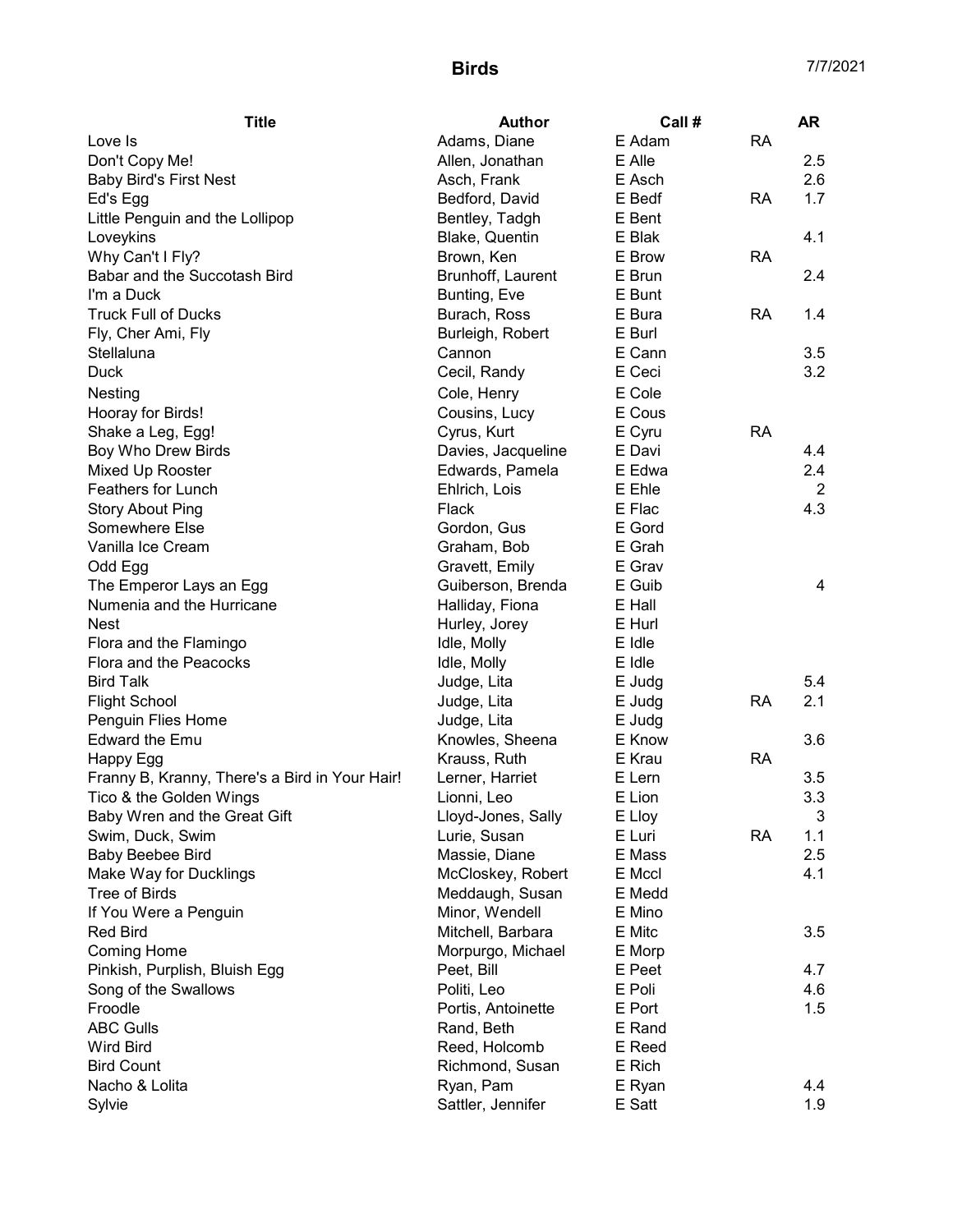| Sayre, April<br>E Sayr<br>3.4<br>Honk, Honk, Goose!<br>Sayre, April Pulley<br>E Sayr<br><b>RA</b><br>Bird, Bird, Bird!<br>4.2<br>Arrowhawk<br>Schaefer, Lola<br>E Scha<br>E Seus<br>3.1<br>Happy Birthday To You<br>Seuss, Dr.<br>3.1<br>Horton Hatches the Egg<br>Seuss, Dr.<br>E Seus |
|-----------------------------------------------------------------------------------------------------------------------------------------------------------------------------------------------------------------------------------------------------------------------------------------|
|                                                                                                                                                                                                                                                                                         |
|                                                                                                                                                                                                                                                                                         |
|                                                                                                                                                                                                                                                                                         |
|                                                                                                                                                                                                                                                                                         |
|                                                                                                                                                                                                                                                                                         |
| Sheneman, Drew<br>E Shen<br>Nope!                                                                                                                                                                                                                                                       |
| E Shul<br>4.6<br>What is a Wise Bird Like You Doing in a Silly Tale Shulevitz, Uri                                                                                                                                                                                                      |
| 3.6<br>Sierra, Judy<br>E Sier<br><b>Antarctic Antics</b>                                                                                                                                                                                                                                |
| Hawk of the Castle<br>Smith, Danna<br>E Smit                                                                                                                                                                                                                                            |
| Where Did Bunny Go<br>Tafuri, Nancy<br>E Tafu<br>1.6                                                                                                                                                                                                                                    |
| Whose Chick are You?<br>Tafuri, Nancy<br>E Tafu                                                                                                                                                                                                                                         |
| Will You Be My Friend<br>Tafuri, Nancy<br>E Tafu<br>1.9                                                                                                                                                                                                                                 |
| Boo Hoo Bird<br>Tankard, Jeremy<br>E Tank<br>1.5                                                                                                                                                                                                                                        |
| <b>Grumpy Bird</b><br>Tankard, Jeremy<br>E Tank                                                                                                                                                                                                                                         |
| Red and Lulu<br>Tavares, Matt<br>E Tava                                                                                                                                                                                                                                                 |
| Fly!<br>Teague, Mark<br>E Teag                                                                                                                                                                                                                                                          |
| Teckentrup, Britta<br>E Teck<br><b>RA</b><br>2.5<br><b>Clumsy Duck</b>                                                                                                                                                                                                                  |
| Ruby's Birds<br>Thompson, Mya<br>E Thom                                                                                                                                                                                                                                                 |
| Ward, Jennifer<br>How to Find a Bird<br>E Ward                                                                                                                                                                                                                                          |
| Willems, Mo<br>E Will<br>1.1<br>Don't Let The Pigeon Stay Up Late                                                                                                                                                                                                                       |
| 3.2<br>Owl Moon<br>Yolen, Jane<br>E Yole                                                                                                                                                                                                                                                |
| <b>Early Bird</b><br><b>RA</b><br>Yuly, Toni<br>E Yuly                                                                                                                                                                                                                                  |
| Nightingale<br>Anderson, Hans Christian J 398.2<br>5.5                                                                                                                                                                                                                                  |
| Chicken Big<br>Graves, Keith<br>J 398.2<br><b>RA</b><br>2.7                                                                                                                                                                                                                             |
| <b>Grimm's Complete Fairy Tales</b><br>Grimm, Brothers<br>J 398.2                                                                                                                                                                                                                       |
| Golden Bird<br>Brill, Edith<br>J 398.2094                                                                                                                                                                                                                                               |
| 4.2<br>Days of the Blackbird<br>DePaola, Tomie<br>J 398.2094                                                                                                                                                                                                                            |
| 3.5<br><b>Birds' Gift</b><br>Kimmel, Eric<br>J 398.2094                                                                                                                                                                                                                                 |
| <b>Red Bird</b><br>Lindgren, Astrid<br>J 398.2094                                                                                                                                                                                                                                       |
| Gregorowski, Christopher J 398.2096<br>3.8<br>Fly, Eagle, Fly!                                                                                                                                                                                                                          |
| Twins & The Bird Of Darkness<br>5.2<br>San Souci, Robert<br>J 398.2097                                                                                                                                                                                                                  |
| <b>Feathers for Peacock</b><br>Jules, Jacqueline<br>J 398.2452                                                                                                                                                                                                                          |
| <b>Bird Guide of North America</b><br>Alderfer, Jonathan<br>J 598                                                                                                                                                                                                                       |
| Arlon, Penelope<br>J 598<br>3.4<br><b>Birds</b>                                                                                                                                                                                                                                         |
| Owen, Ruth<br>Why Do Birds Have Feathers?<br>J 598                                                                                                                                                                                                                                      |
| Teckentrup, Britta<br>J 598<br><b>Birds and Their Feathers</b>                                                                                                                                                                                                                          |
| 1.5<br>Gibbs, Maddie<br>J 598.3<br>Flamingos                                                                                                                                                                                                                                            |
| <b>Great Bustard</b><br>Hall, Kirsten<br>J 598.32<br>3.1                                                                                                                                                                                                                                |
| 3.8<br>Markle, Sandra<br>Long, Long Journey<br>J 598.33                                                                                                                                                                                                                                 |
| Puffins<br>Myers, Maya<br>J 598.33                                                                                                                                                                                                                                                      |
| <b>Puffins and Penguins</b><br>Ringstad, Arnold<br>2.6<br>J 598.33                                                                                                                                                                                                                      |
| Roseate Spoonbill<br>Lawrence, Ellen<br>J 598.34<br>4                                                                                                                                                                                                                                   |
| <b>Trumpeter Swan</b><br>Gray, Leon<br>3.9<br>J 598.4                                                                                                                                                                                                                                   |
| <b>Baby Ducks</b><br>Leaf, Christine<br>1.3<br>J 598.4                                                                                                                                                                                                                                  |
| Swans<br>Stewart, Melissa<br>5.7<br>J 598.4                                                                                                                                                                                                                                             |
| Ducks Don't Get Wet<br>Szymanski, Jennifer<br>J 598.4                                                                                                                                                                                                                                   |
| <b>Wood Duck</b><br>Lawrence, Ellen<br>3.6<br>J 598.4123                                                                                                                                                                                                                                |
| Markle, Sandra<br>6.5<br><b>Great Penguin Rescue</b><br>J 598.47                                                                                                                                                                                                                        |
| Galapagos Penguin<br>O'Connell, Kim<br>9.3<br>J 598.47                                                                                                                                                                                                                                  |
| Penguins<br>Raatma, Lucia<br>3.6<br>J 598.47                                                                                                                                                                                                                                            |
| <b>Rockhopper Penguins</b><br>Rudolph, Jessica<br>J 598.47<br>2.4                                                                                                                                                                                                                       |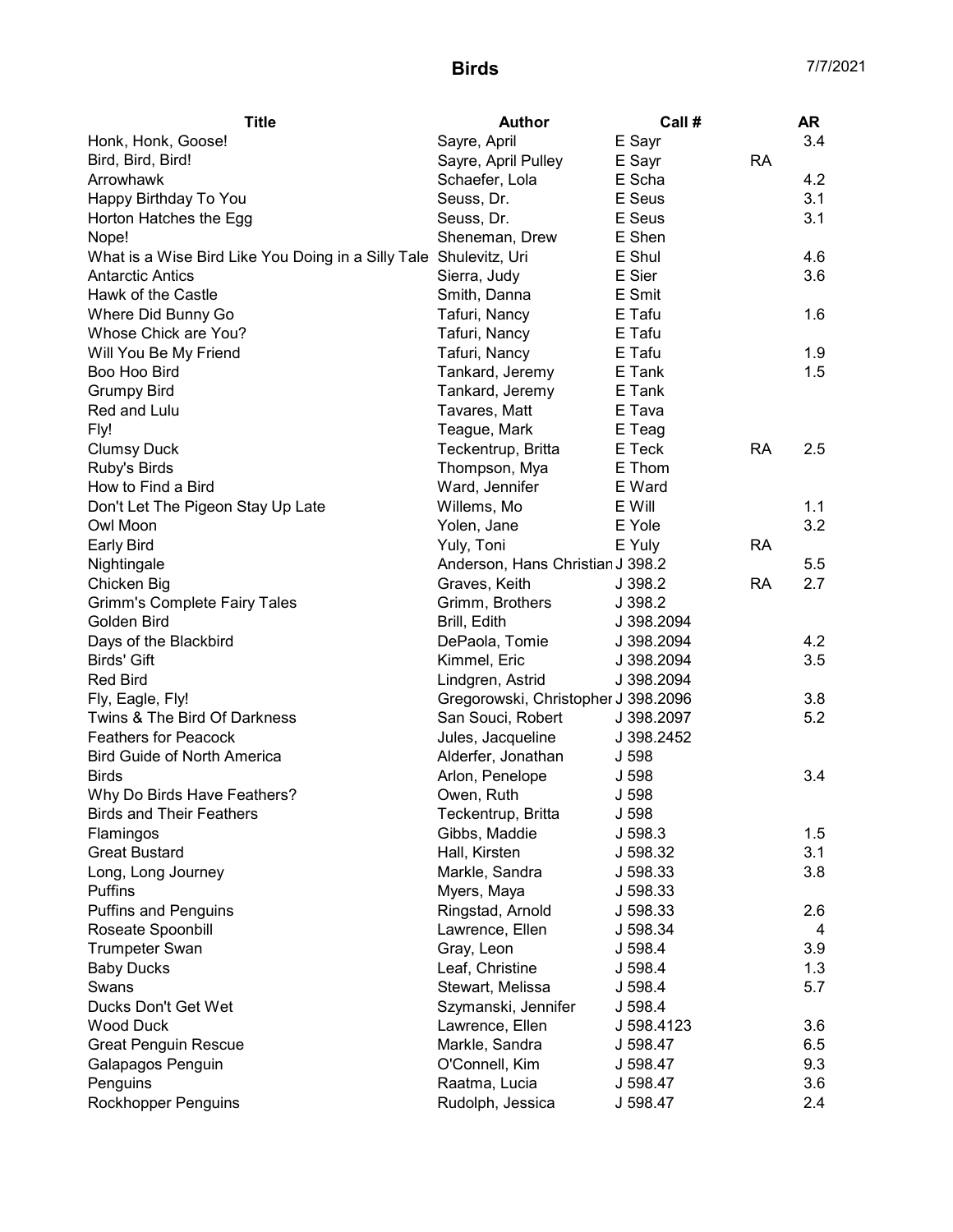| <b>Title</b>                                | <b>Author</b>                         | Call #               | <b>AR</b>      |
|---------------------------------------------|---------------------------------------|----------------------|----------------|
| <b>Positively Penguins</b>                  | Stevens, Kathryn                      | J 598.47             | 4.5            |
| <b>Emperor Pengiuns</b>                     | Waxman, Laura                         | J 598.47             |                |
| Ostriches                                   | Gibbs, Maddie                         | J 598.524            | 1.8            |
| Ostriches                                   | Waxman, Laura                         | J 598.524            |                |
| Meet the Peacock                            | Buckingham, Suzanne                   | J 598.62             | 3.9            |
| <b>Colorful Peacocks</b>                    | Underwood, Deborah                    | J 598.62             | 1.9            |
| Let's Look at Pigeons                       | Piehl, Janet                          | J 598.65             | 3.1            |
| Kakapo Rescue                               | Montgomery, Sy                        | J 598.71             | 6.4            |
| Toucans                                     | Borgert-Spaniol, Megan                | J 598.72             | 1.7            |
| <b>Toco Toucans</b>                         | Suen, Anastasia                       | J 598.72             | 4              |
| <b>Pileated Woodpeckers</b>                 | Waxman, Laura                         | J 598.72             |                |
| <b>Toco Toucans</b>                         | Waxman, Laura                         | J 598.72             |                |
| Hummingbirds                                | Borgert-Spaniol, Megan J 598.764      |                      | $\overline{2}$ |
| Ruby-Throated Hummingbirds                  | Hirsch, Rebecca                       | J 598.764            |                |
| Hummingbirds                                | Otfinoski, Steven                     | J 598.764            |                |
| <b>Crows and Ravens</b>                     | Bradley, James                        | J 598.8              |                |
| Mockingbird: Noisy Mimic                    | Lunis, Natalie                        | J 598.844            | 4.6            |
| <b>Northern Cardinals</b>                   | Borgert-Spaniol, Megan                | J 598.883            | 2.7            |
| Vultures                                    | Stone, Lynne                          | J 598.9              | 6.5            |
| <b>California Condors</b>                   | Waxman, Laura                         | J 598.92             |                |
| Harpy Eagle                                 | Lawrence, Ellen                       | J 598.942            | 4.3            |
| Eagles                                      | Lundgren, Julie                       | J 598.942            | 4.8            |
| I Want to Be a Bald Eagle                   | Troupe, Thomas                        | J 598.943            | 3.2            |
| <b>Bald Eagles</b>                          | Waxman, Laura                         | J 598.943            |                |
| Hawks                                       | Lundgren, Julie                       | J 598.944            | 4.3            |
| <b>Kites</b>                                | Lundgren, Julie                       | J 598.945            | 5.1            |
| <b>Bald Eagles</b>                          | Magby, Meryl                          | J 598.945            | 4.6            |
| Falcons                                     | Lundgren, Julie                       | J 598.96             | 4.4            |
| Peregrine Falcons                           | Lunis, Natalie                        | J 598.96             | 4.5            |
| All About Owls                              | Arnosky, Jim                          | J 598.97             | 4.5            |
| Owls                                        | Gregory, Josh                         | J 598.97             | 5.5            |
| <b>Snowy Owls</b>                           | Hirsch, Rebecca                       | J 598.97             |                |
| Owls: Hunters of the Night                  | Landau, Elaine                        | J 598.97             | 3.7            |
| Owls                                        | Lundgren, Julie                       | J 598.97             | 4.4            |
| Snowy Owl Invasion                          | Markle, Sandra                        |                      | 6.6            |
| Whooo Knew                                  |                                       | J 598.97<br>J 598.97 |                |
|                                             | Whipple, Annette                      |                      |                |
| Hatching Chicks in Room 6<br>Polish Chicken | Arnold, Caroline                      | J 636.5              | 3.6            |
|                                             | Markovics, Joyce                      | J 636.5              |                |
| Parrots                                     | Haney, Johannah                       | J 636.6              |                |
| <b>Bird Pals</b>                            | Jacobs, Pat                           | J 636.6              | 5.8            |
| Beaky's Guide to Caring for Your Birds      | Thomas, Isabel                        | J 636.68             | 3.8            |
| Beauty and the Beak                         | Rose, Deborah                         | J 639.97             | 6.3            |
| Popcorn                                     | Stevenson, James                      | J 811.54             |                |
| United Tweets of America                    | Talbott, Hudson                       | J 973                | 4.9            |
| Paddington Takes To TV                      | Bond, Michael                         | J Fantasy Bond       | 6.3            |
| <b>Spring Puzzlers</b>                      | Perrin, James                         | J Pro 508.2          |                |
| Mr. Popper's Penguins                       | Atwater                               | J Reality Atwa       | 5.6            |
| Frightful's Mountain                        | George, Jean Craighead J Reality Geor |                      | 4.7            |
| My Side of the Mountain                     | George, Jean Craighead J Reality Geor |                      | 5.2            |
| There's an Owl in My Shower                 | George, Jean Craighead J Reality Geor |                      | 4.3            |
| Backward Bird Dog                           | Wallace, Bill                         | J Reality Wall       | 3.8            |